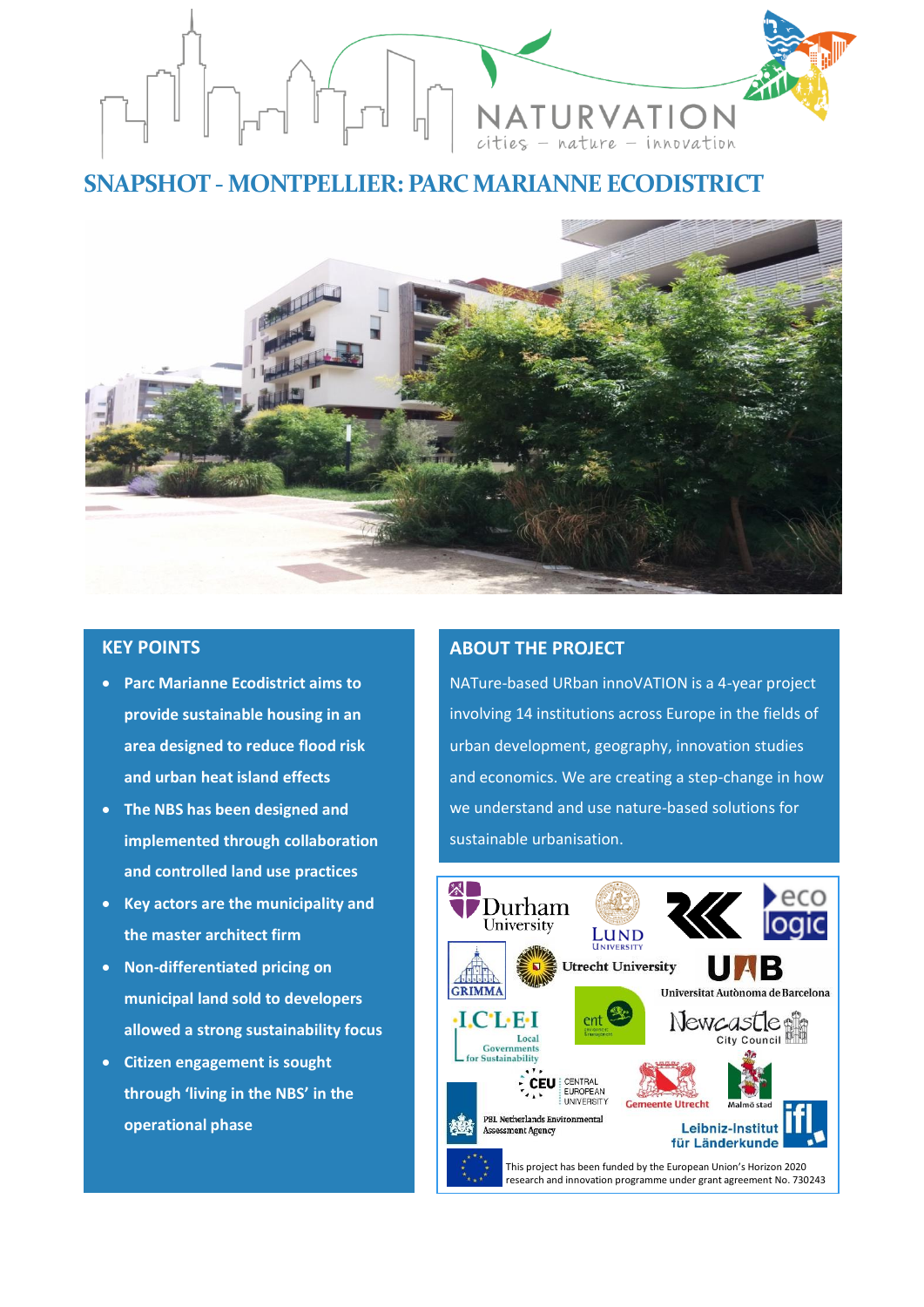

## **Sustainability challenges and opportunities**

**The City of Montpellier is faced with strong population growth and flood risk connected to increasing climate extremes, such as longer periods of drought, more intense rainfalls and sea level rise. These challenges affect the city's rich biodiversity and the citizens' quality of life and well-being.** 

Montpellier, due to its location at the Mediterranean Sea, is in one of 35 hot-spots of biodiversity on the planet. At the same time, Montpellier is France's eighth largest and fastest-growing city. <sup>1</sup> Densification and organized expansion are seen as key measures to reduce urban sprawl, placing increasing pressure not only on the built environment and urban services, but also on green spaces. The Parc Marianne Ecodistrict is an example of "organized sprawl"<sup>2</sup>, where new homes have been built in combination with green and blue infrastructure to reduce flood risk and to improve the city's liveability and the health and well-being of its inhabitants. Green spaces and the green image of the growing city are not only important for the municipality to counterbalance urban densification and heat island effects, but also for its citizens, who have expressed a preference to live in a green city: **"***We made a public consultation in another district and we made some simulation like SIM city. And we realized that people accept density if there is a lot of landscape around, a lot of green."<sup>3</sup>*

#### **Solution story and key actors**

**The Parc Marianne Ecodistrict was built between 2010-2018 as part of a larger new-district development, Port Marianne, as a direct response to the immense population growth of Montpellier while integrating sustainable solutions to tackle flood risk, heat island effects and climate change.**

Port Marianne was built on 80 hectares which had originally been used for vineyards, fields and warehouses. Parc Marianne is one of the three development areas of Port Marianne, besides Rive Gauche and Republic, occupying 35 hectares. In 2003, as a result of an architectural competition led by a semi-public organization, SERM (Société d'Equipement de la Région Montpelliéraine), three different architectural firms were selected for the development of the three areas. The Architecture-Studio, in close collaboration with SERM and the City, became responsible for the design of Parc Marianne.<sup>4</sup> Following the vision of the former mayor George Frêche, the area was to be designed to better connect Montpellier with the sea.<sup>5</sup> In fact, Montpellier has a long history of building on floodplains and channelling rivers to avoid becoming a swamp. For Parc Marianne, also built on a former floodplain, the *"idea was to work with nature, not against it. The idea was density*  and nature.<sup>"6</sup> The natural retention basin collects and directs stormwater to the sea or lagoons. These measures not only reduce flood risk, but also have recreational and biodiversity benefits. Additional sustainability measures of Parc Marianne include connectedness to the tramway system, enhanced bicycle infrastructure, fewer car parks, green sidewalks and sustainable energy sources. As a result, Parc Marianne was certified with the ecodistrict label in 2015.<sup>7</sup>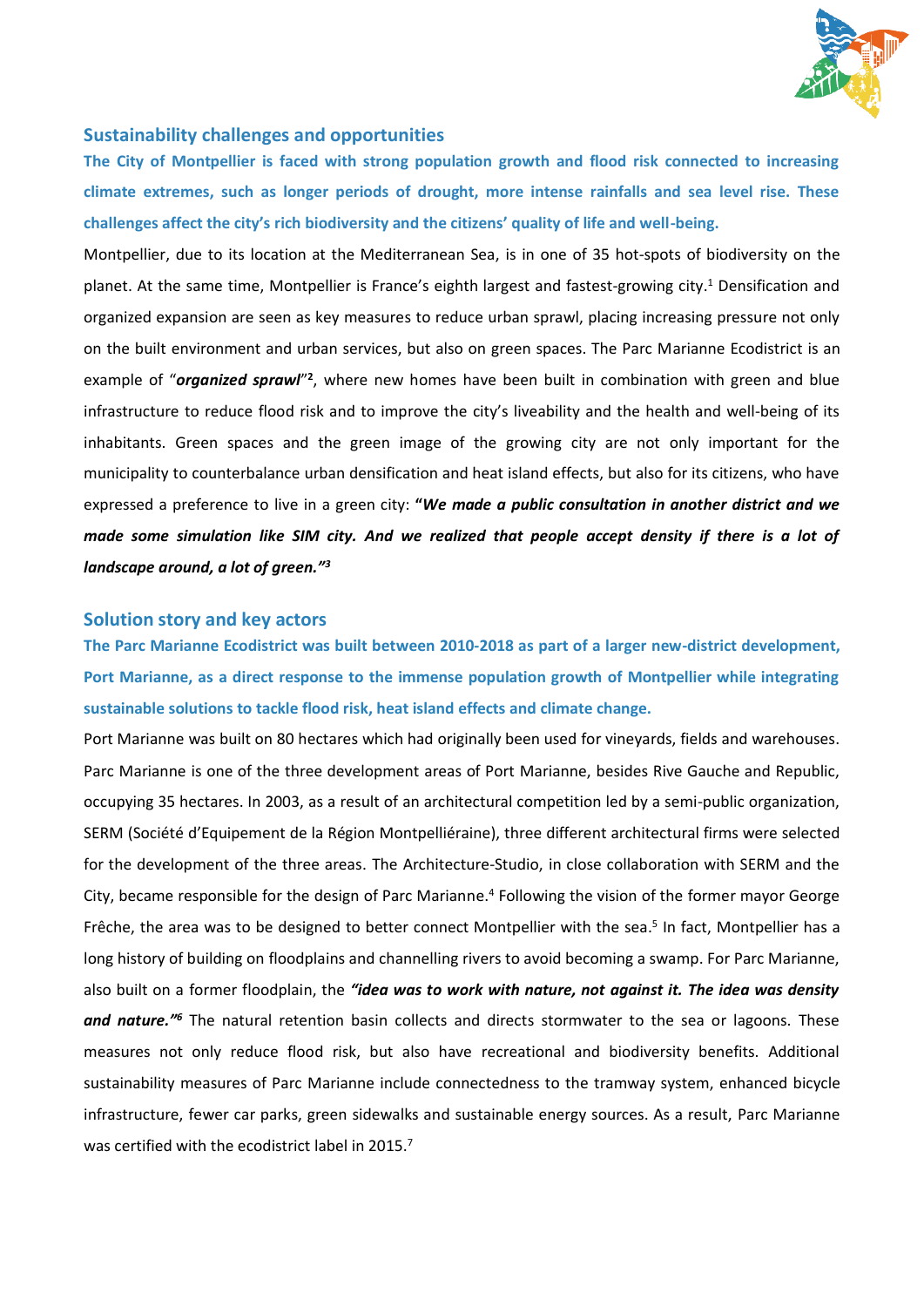



## **Governance strategies**

**Two key governance strategies characterize the implementation of Parc Marianne Ecodistrict. One is the City of Montpellier controlling land prices. The other is the City's and the master architect's collaboration by commonly setting the rules for the new district development.**

Controlled land prices made it possible for the City of Montpellier to buy the site for the construction of Parc Marianne and consequently develop long-term plans for the area. *"The vision of the City was important. They bought a lot of land in the 1980s and 1990s and so they could plan for the long term. [...] And we always planned with the politics, it was an iterative exchange."<sup>8</sup>* The project was financed through developers buying parcels of the municipally-owned land. The developers' plans for the parcels were presented in a competition, which was held by SERM. The plans had to comply with concerted development zone regulations (Zones d'Aménagement Concerté): *"We have a plan for the development of the city with all the regulations, zones etc."<sup>9</sup>* Within these zones, the City has decision-making power over whether and how to implement public infrastructure, for example in terms of planning design, water or energy. The plans also had to fulfill the requirements set by the master architect, for example in terms of plot, height, volume, distances, materials, and aesthetics.



#### **Business models**

**Local financing through land-use rights, supported by local policies was a key economic driver for the design and implementation of the Parc Marianne Ecodistrict.**  The City of Montpellier has control over land prices in the municipality. In turn, the

implementation of the City's long-term sustainability goals and long-term planning is mainly governed through municipal land purchase and ownership. The new district development project, Port Marianne, and the Parc Marianne Ecodistrict sub-project, have economicially, socially and environmentally benefitted from this governance structure. The land was sold to developers investing in urban development; the price was the same for all parcels. The total investment made by developers was about €110 million. The pre-set requirements, including environmental and social sustainability criteria, had to be fulfilled by the developers. The non-differentiated parcel pricing allowed developers to focus on sustainability aspects of the project. *"Because the price was uniform, the added value was created on the investor's concept."10*